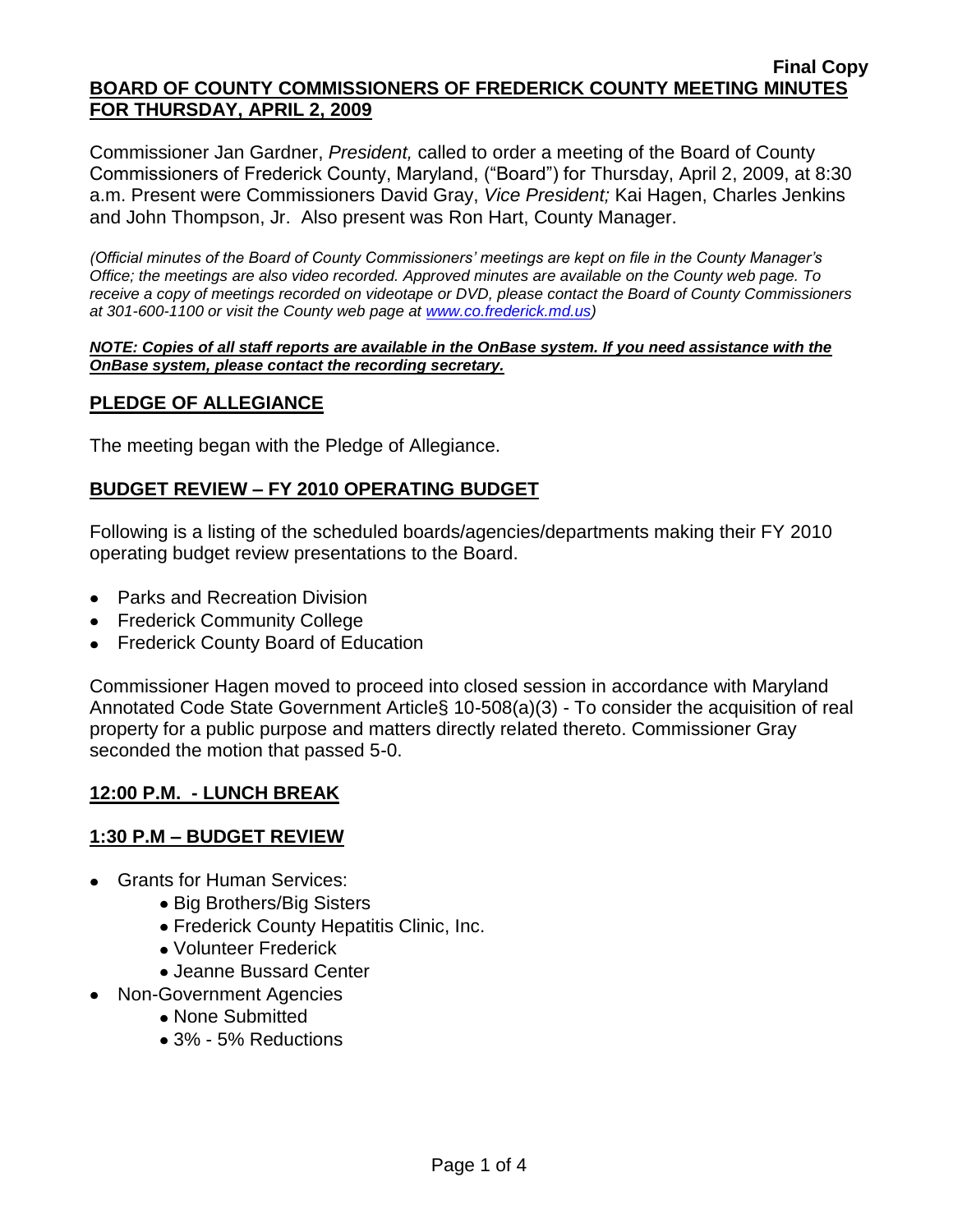# **ADJOURN**

The meeting adjourned at 4:00 p.m.

Respectfully submitted,

 Mary E. Baker Recording Secretary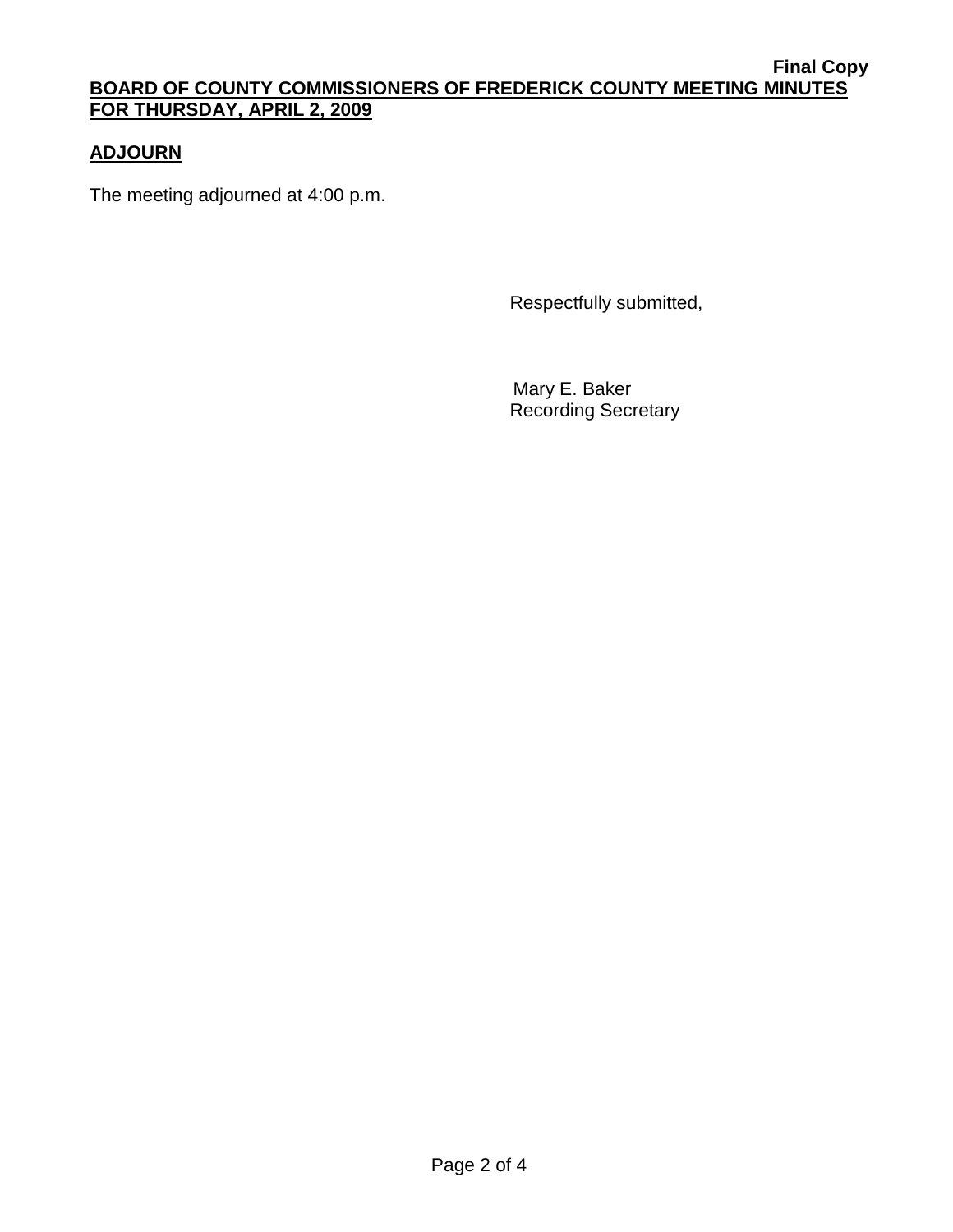# **FORM OF STATEMENT FOR CLOSING THE MEETING OF THURSDAY, APRIL 2, 2009**

# **STATUTORY AUTHORITY TO CLOSE SESSION**

### **State Government Article §10-508(a):**

(3) To consider the acquisition of real property for a public purpose and matters directly related thereto.

### **Motion:**

Commissioner Hagen moved to proceed into closed session in accordance with Maryland Annotated Code State Government Article§ 10-508(a)(3) - To consider the acquisition of real property for a public purpose and matters directly related thereto. Commissioner Gray seconded the motion that passed 5-0.

### **Topic to be Discussed:**

To discuss possible transfer of real property to the county.

Mary E. Baker Recording Secretary